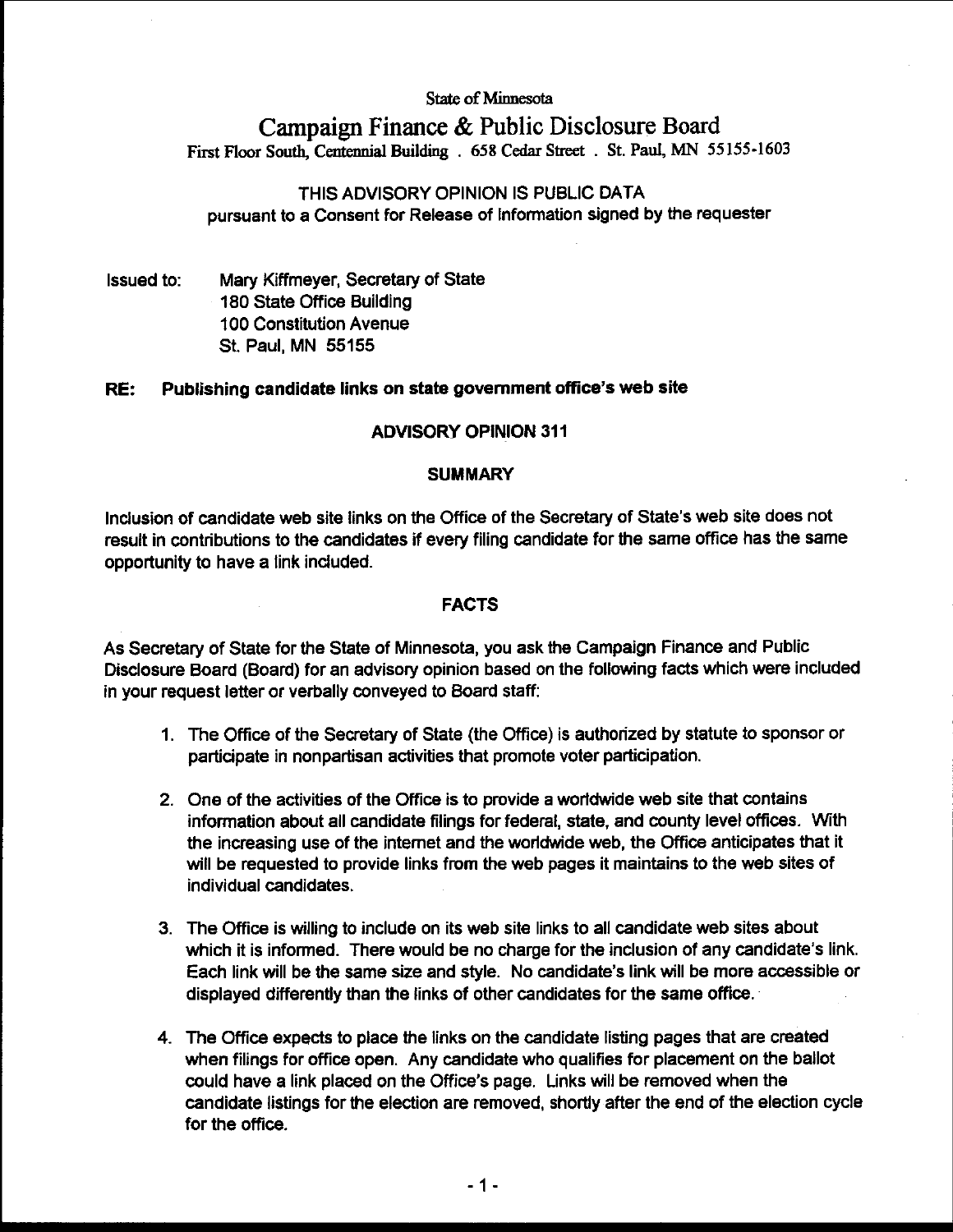- 5. The Office does not plan to include candidate links on its site until filings open for the 2000 elections, although it may do so for special election candidates before that time.
- **6.** The Office is considering a disclaimer on its worldwide web site that would inform users that (1) links to candidate sites are created based on web site addresses provided by the candidates, **(2)** the links are displayed for voter information purposes and not to influence the nomination or election of a candidate, and **(3)** the candidate web sites are not monitored or regulated by the Office.

The Office asks whether its maintenance of links to candidate worldwide web sites would constitute a contribution of services to the candidates listed.

# ISSUE

Does inclusion on the Office of the Secretary of State's web site of links to web pages of candidates who have filed for office constitute a campaign contribution?

# OPINION

Inclusion of candidate web site links on the Office of the Secretary of State's web site under the plan described in the facts does not result in contributions to the candidates whose links are included.

The Board's conclusion is based on the following facts unique to this situation:

- 1. The Office of the Secretary of State is a state agency charged with conducting activities that foster voter participation. The Office believes that inclusion of the subject links will help it perform this responsibility.
- **2.** The Office will offer indusion of links to all candidates who file for the specified offices without regard to party affiliation, perceived candidate viability, web site content, or other criteria. The links will be the same size and style. No candidate link will be more easily accessed than those of other candidates for the same office.
- 3. Pages containing the links will be removed within a short time after the end of the election cycle, thus ensuring that candidates in a prior election cycle will not benefit from the links before the time new candidates file for office and qualify for a link.

In reaching the conclusion expressed in this opinion, the Board has not relied on the disclaimer the Office proposes to include on its site and, therefore, expresses no opinion as to its effect.

The Board's jurisdiction extends only to candidates for state constitutional, legislative, and judicial offices. This opinion is not applicable to federal or local candidates.

Issued: **'9'- 4-** *99* 

<u>lastin</u>

Carolyn D. Rodriguez, Chair Campaign Finance and Public Disclosure Board